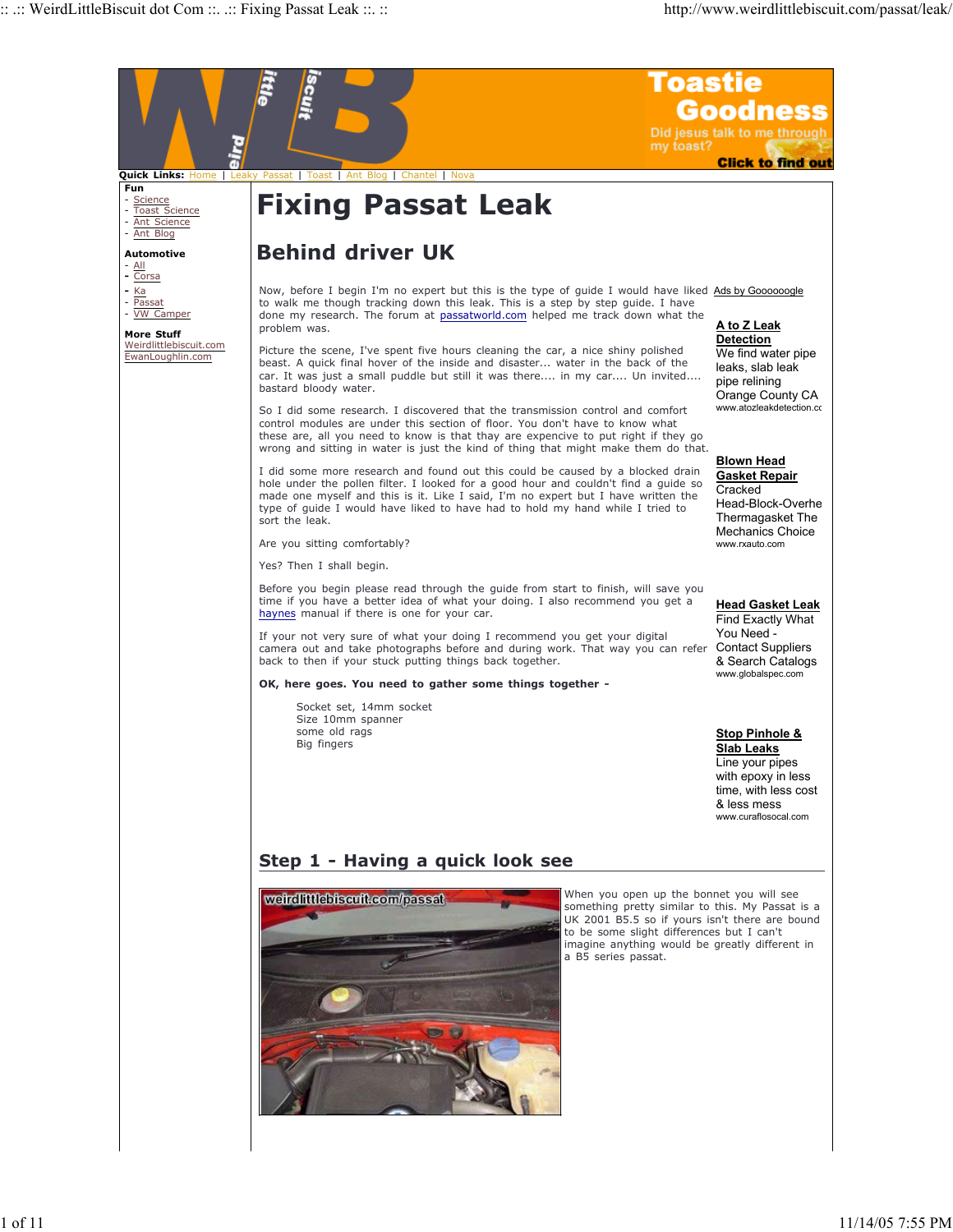

#### **Step 2 - Removing the seal**

The first thing you need to do is remove the seal that runs around the edge of the engine to remove the battery cover. The rubber seal just pulls off and the cover just slides out by pulling it towards the front of the car. You should be left with something similar to the



This is a close up of the pollen filter which incidentally needs changed, but thats a job for another day. As you can see there is a line of sludge along the route the water run off should be taking. Over time its this sludge that blocks the drain holes. If your car dosen't have this sludge the drain holes could still be blocked. Might be worth looking into it anyway.

There are two drain holes and to get to them we need to remove the battery and the shelf it sits on, don't be frightened, its easy really. First off the battery needs to be removed using your trusty 10mm spanner mentioned earlier.

### **Step 4 - Getting at the drain holes, Removing the battery**



weirdlittlebiscuit.com/passat clamps the battery in place.

Once you have removed both the cables from the battery you will be faced with this which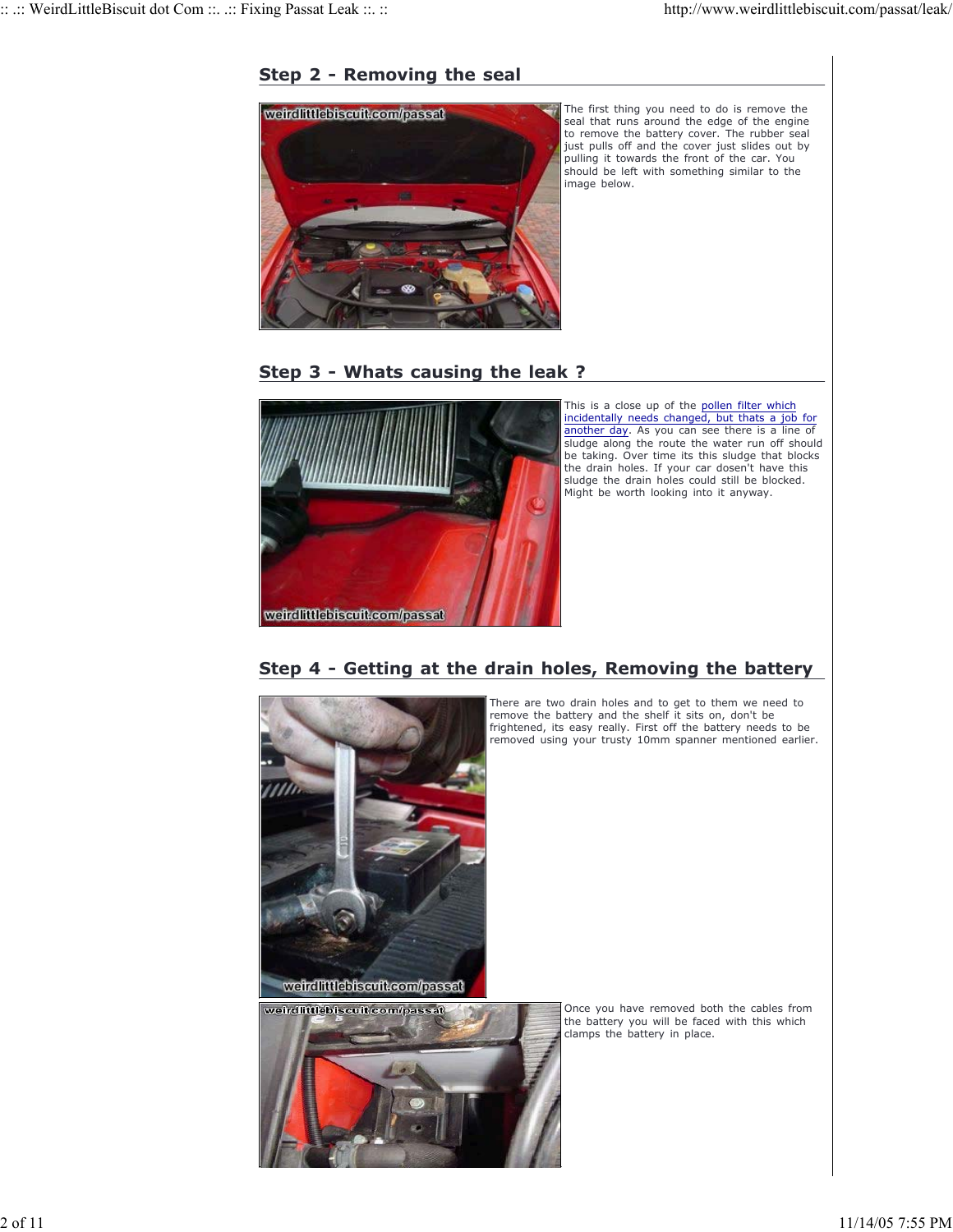





Using a 14mm socket remove the bolt and clamp which just lifts off.

Wouldn't life be nice and simple if the battery just lifted out at this point. Well life isn't and it doesn't :) This little hose at the right a hand side for run off from the battery just pulls out.

**Step 5 - Removing the cable**

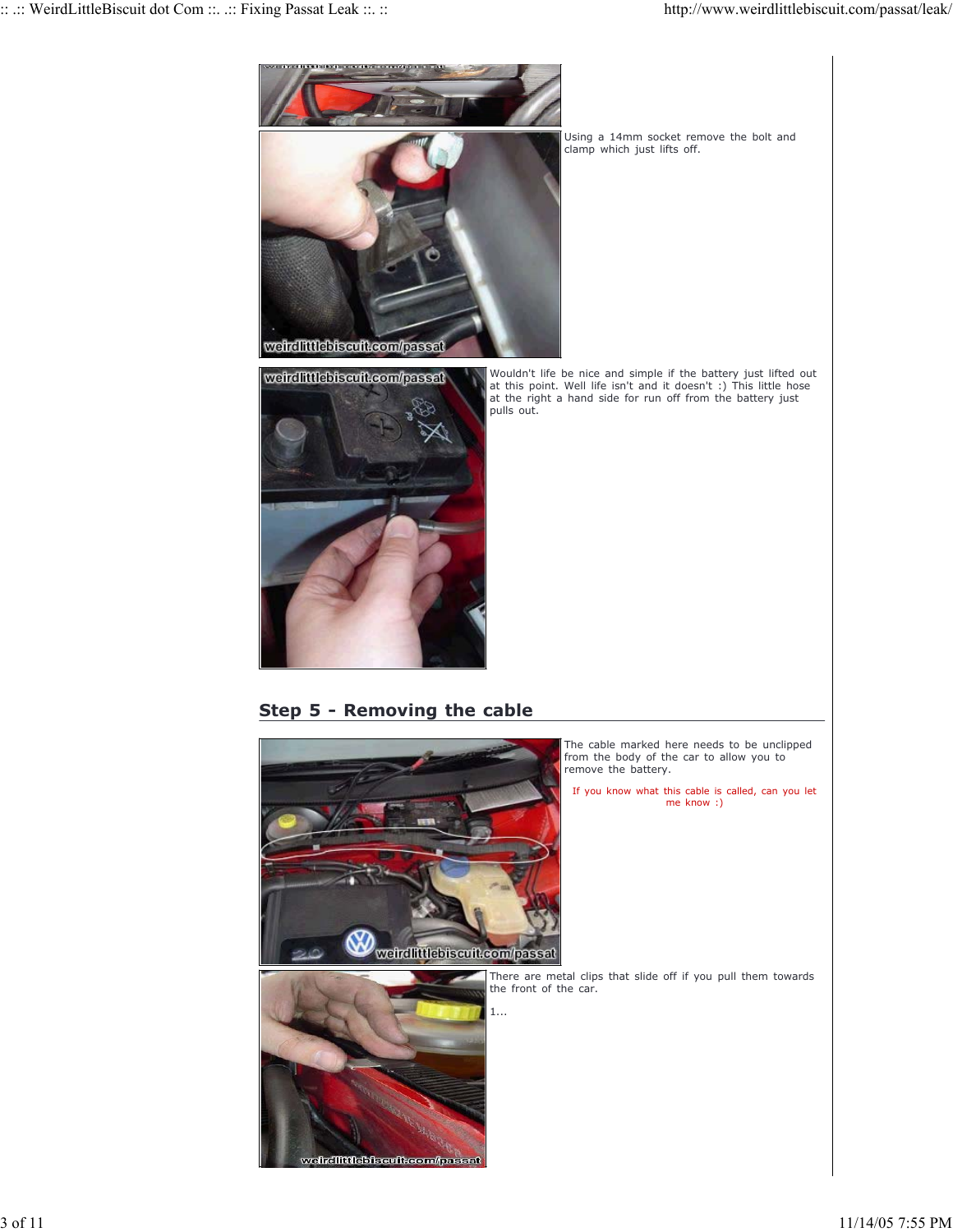

# **Step 6 - Lifting the battery out**



The shelf the battery sits on has a lip at the right hand side which, together with the clamp we removed earlier hold the batter in place. The battery needs to be slid to the left so it clears this lip then it simply lifts out. Remember though its bloody heavy and contains acid and other nasty stuff. modern batteries are sealed but its best to keep it level and treat it with a little respect just incase.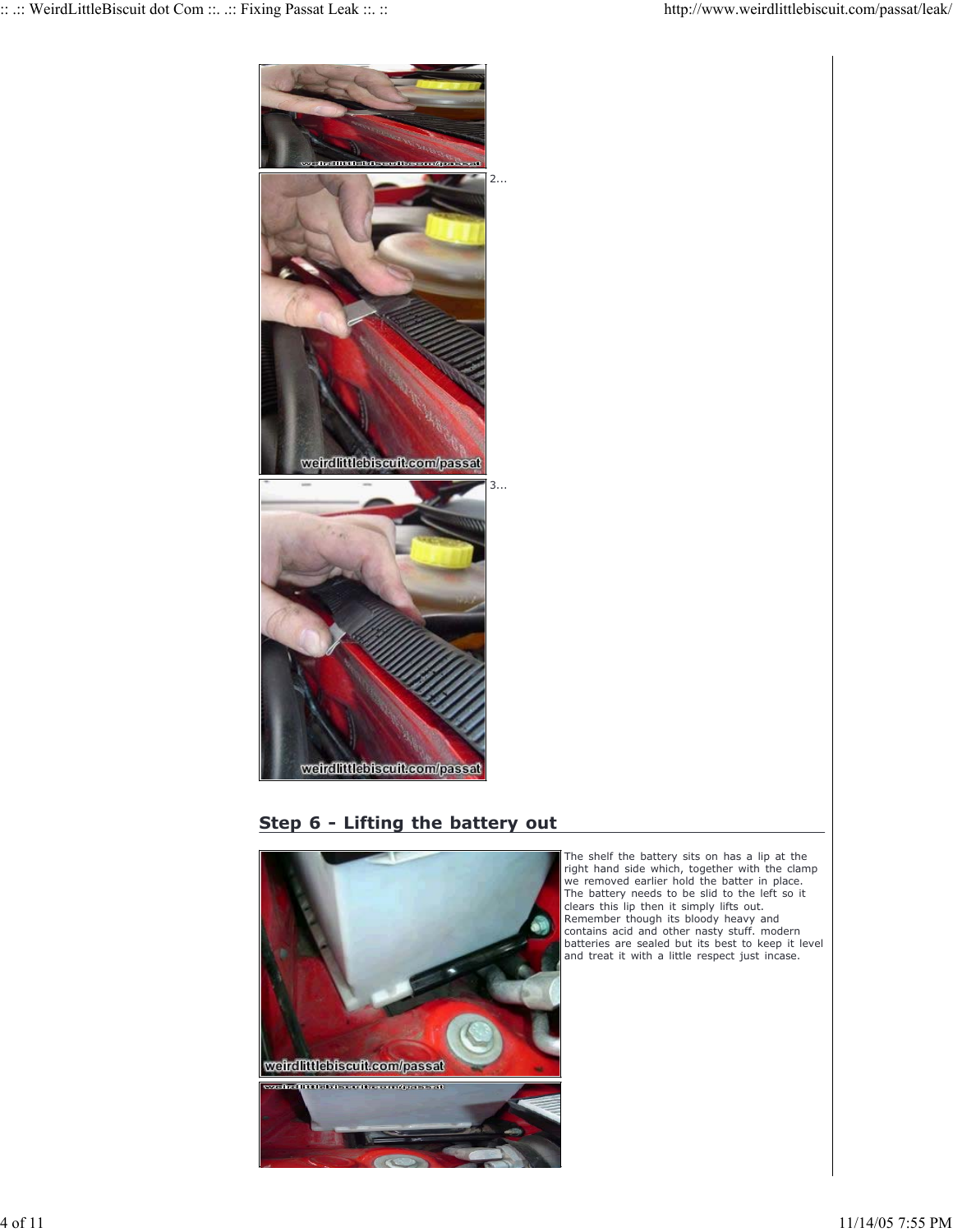

The removed battery and clamp. Now its time to take out the shelf the battery was sitting on my drive, by this point I'm quite proud of myself... And thats the hardest bit done.

#### **Step 7 - Remove the battery tray**



Now the shelf the battery was sitting on needs to be removed. It is held in place with two nuts and a bolt. This image shows the top left of the shelf with the nut removed. This one nut holds the alarm sounder (that's what it looks like to me anyway) in place as well as securing the shelf to the body. The alarm sounder and the shelf slot together so they have to be unslotted. With all the fixings removed and the alarm sounder out of the way the shelf just lifts out.

Ta da, the shelf is out, you can unclip and remove the alarm sounder if you want, I just didn't want to risk getting the electrical contacts dirty with all the dirt and sludge that was down there.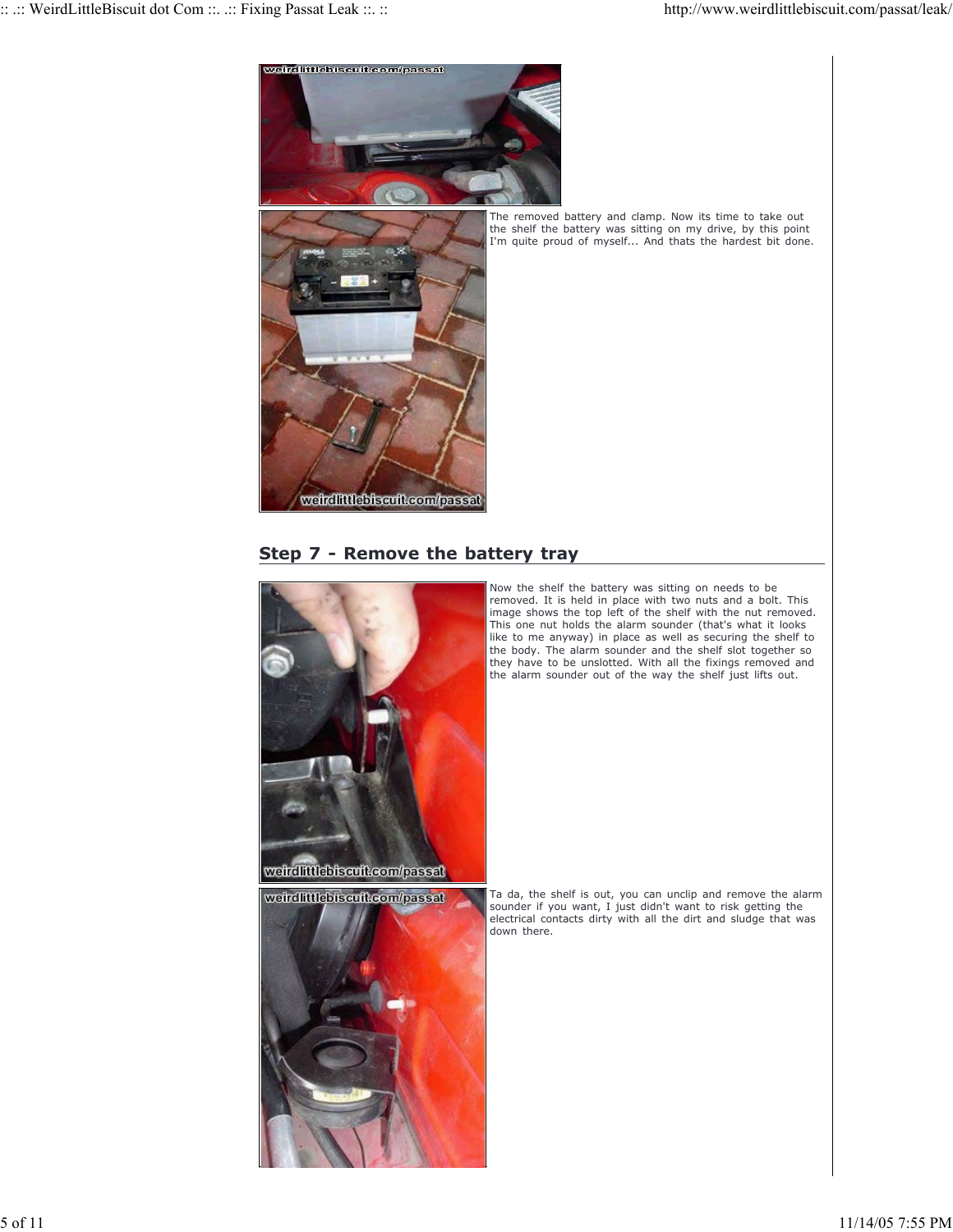

### **Step 8 - Unblocking the drain holes**

eirdlittlebiscuit.com/passat

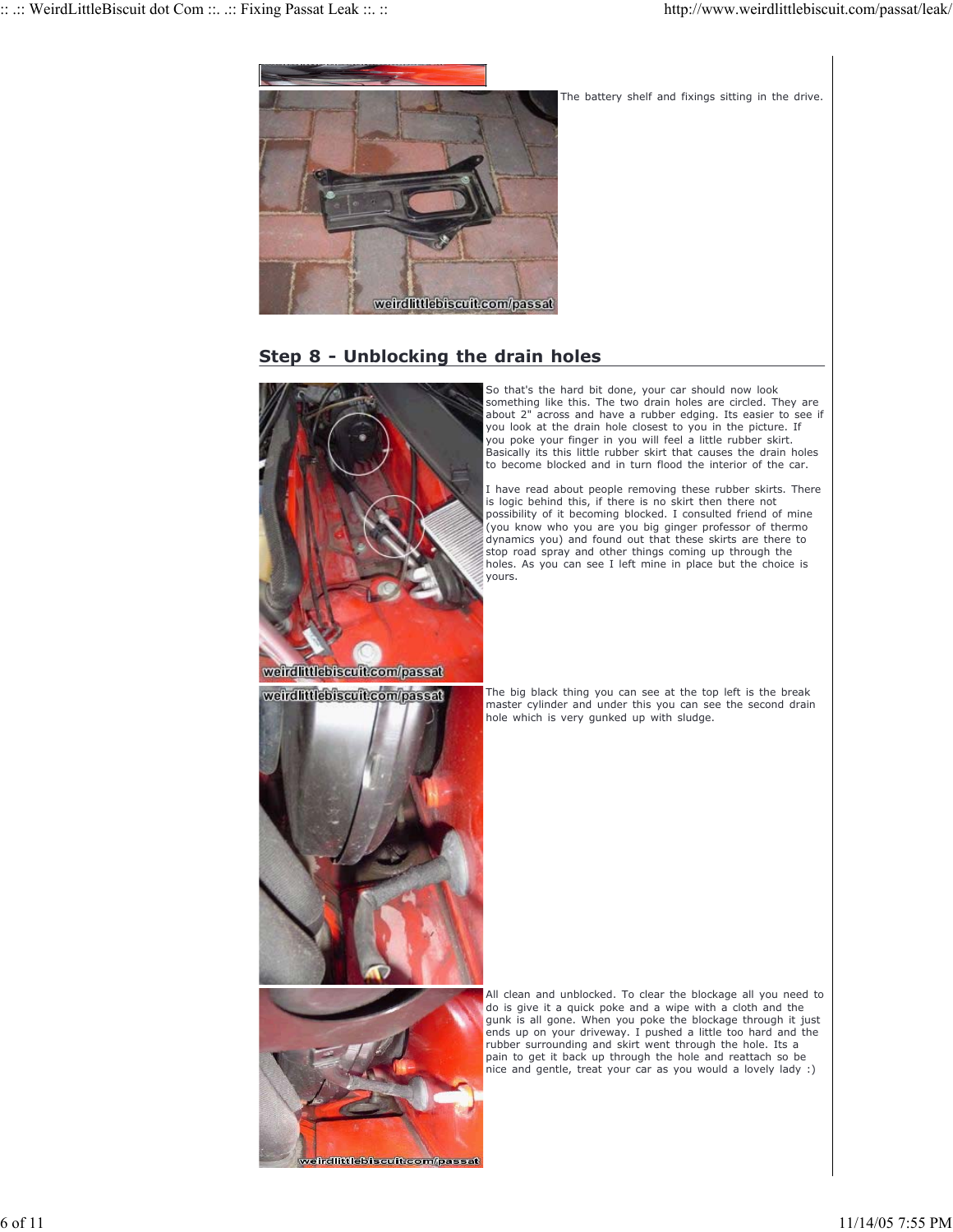

## **Step 9 - Sticking it all back together**



So with everything de-gunked its time to put everything back together. When reconnecting the battery shelf, remember to put the alarm sounder after the shelf is in place or it wont slot together properly.



Slide the battery in place so that its hard up against the lip at the right hand side of the shelf.

Reattach the clamp at the left hand side.



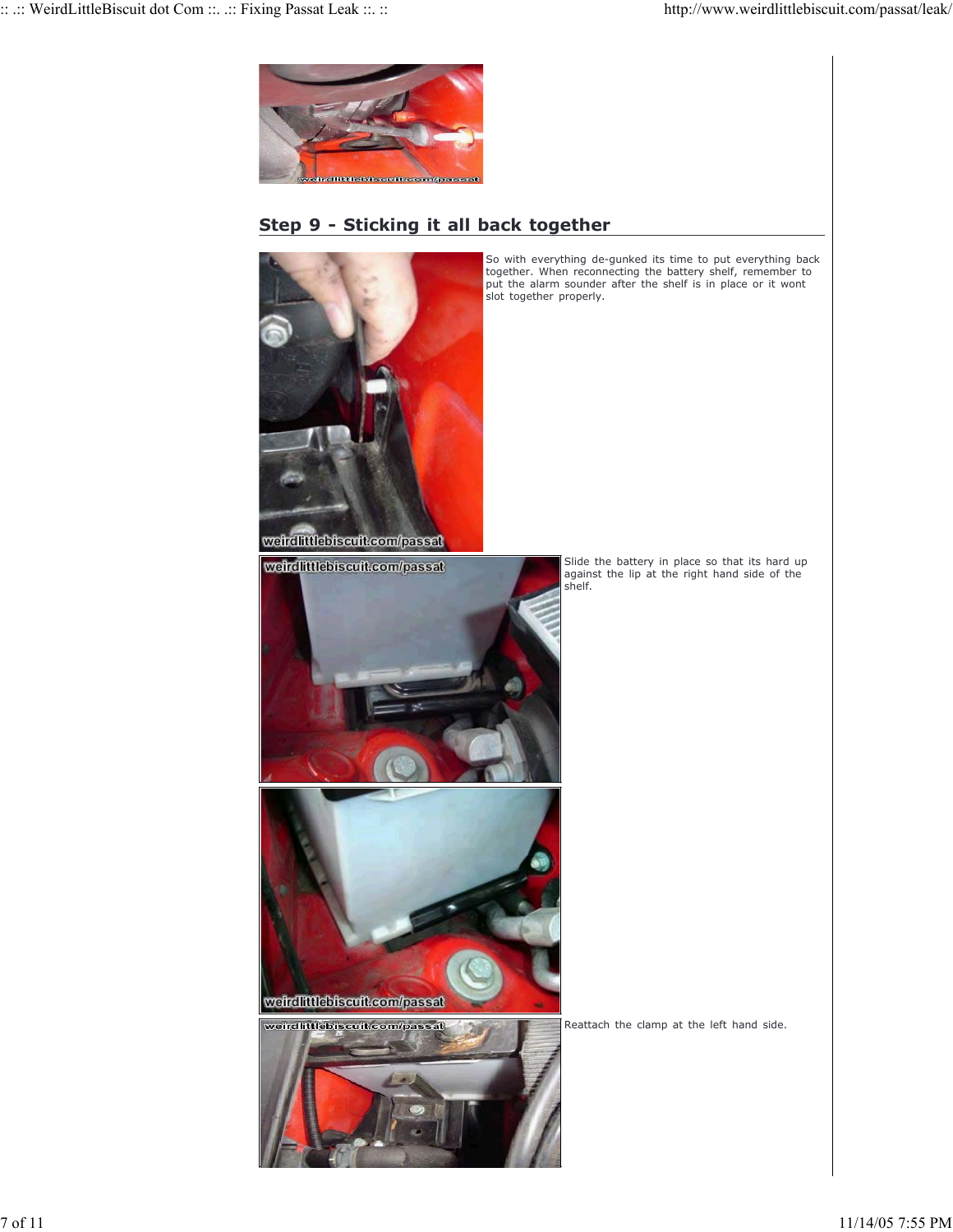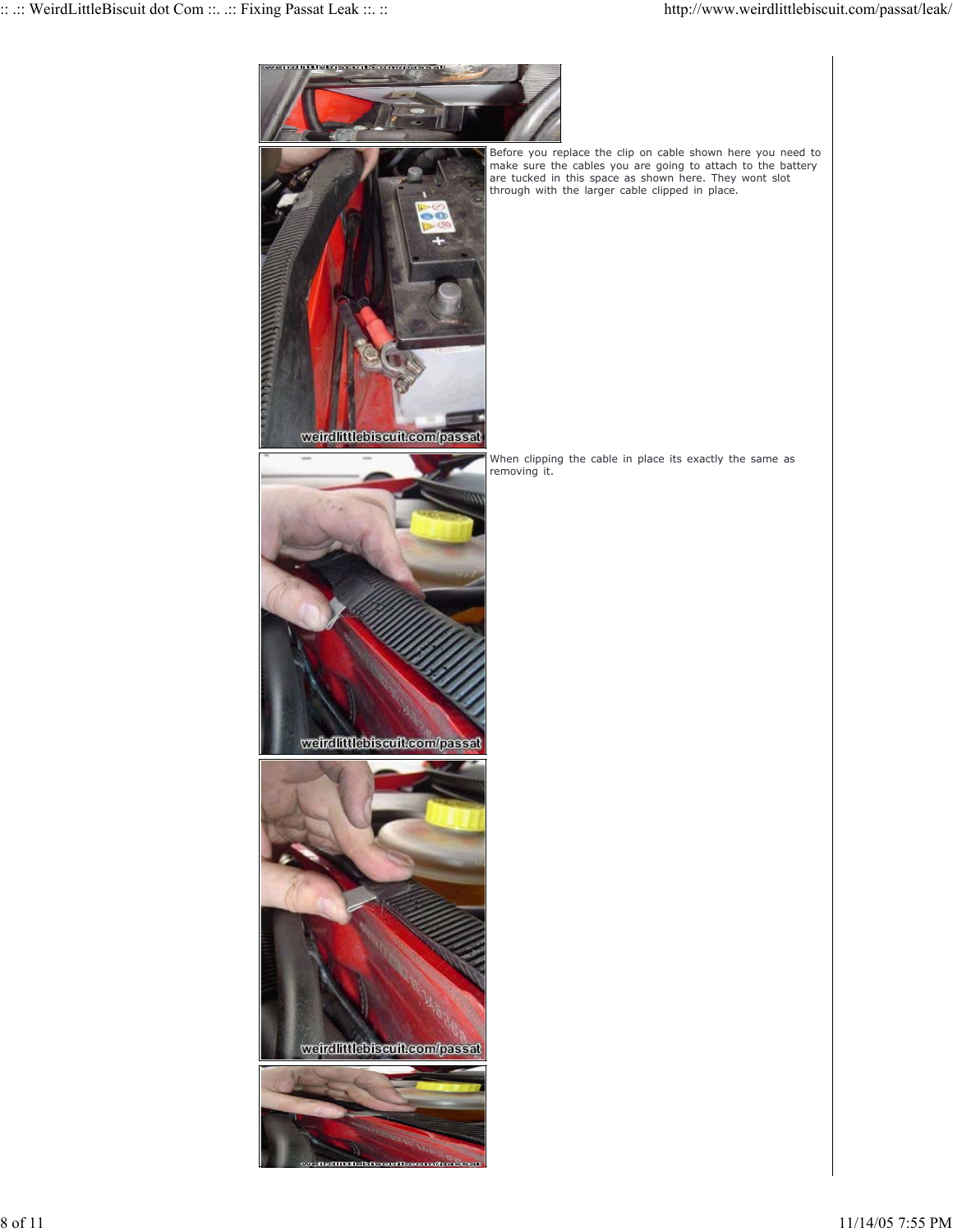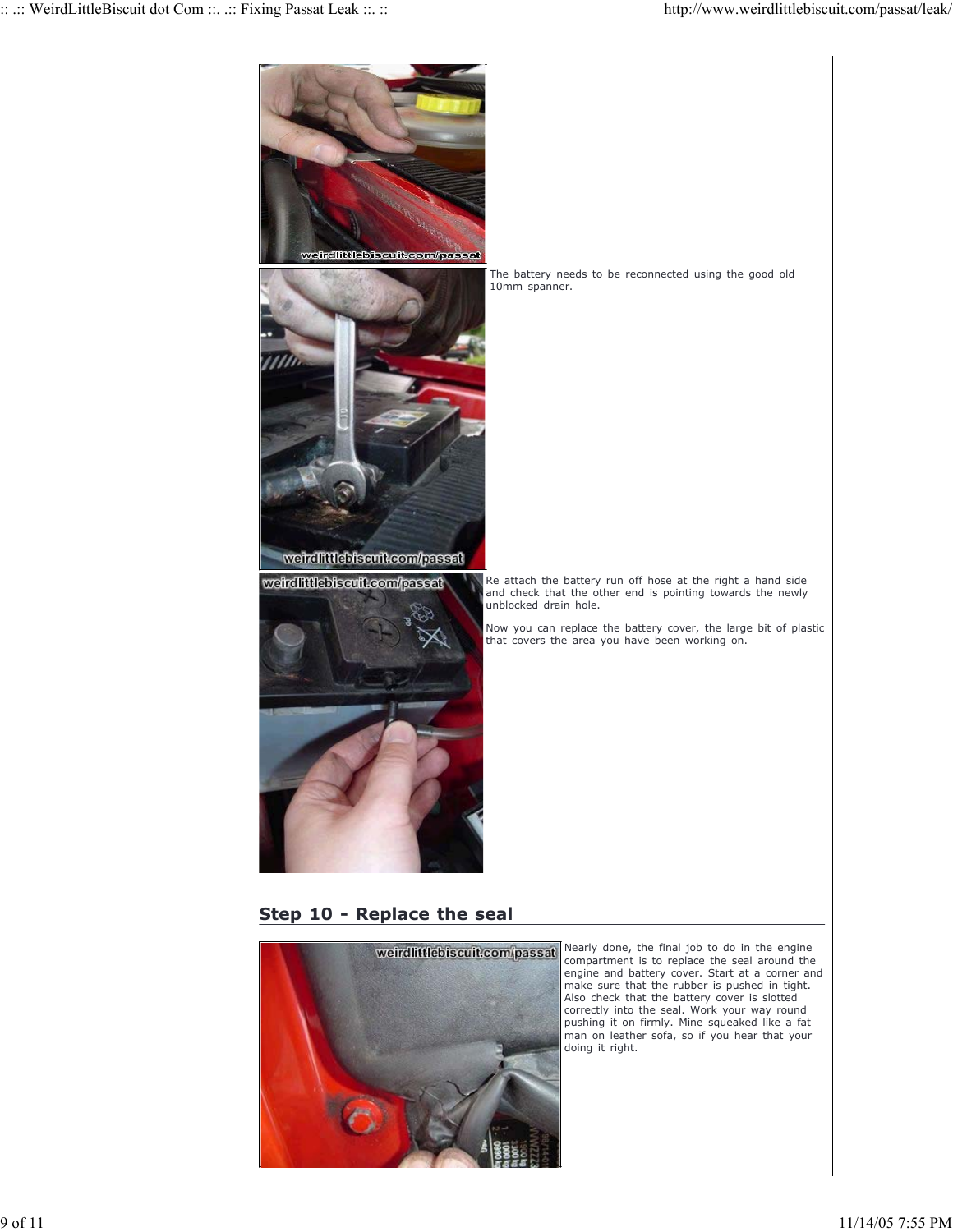